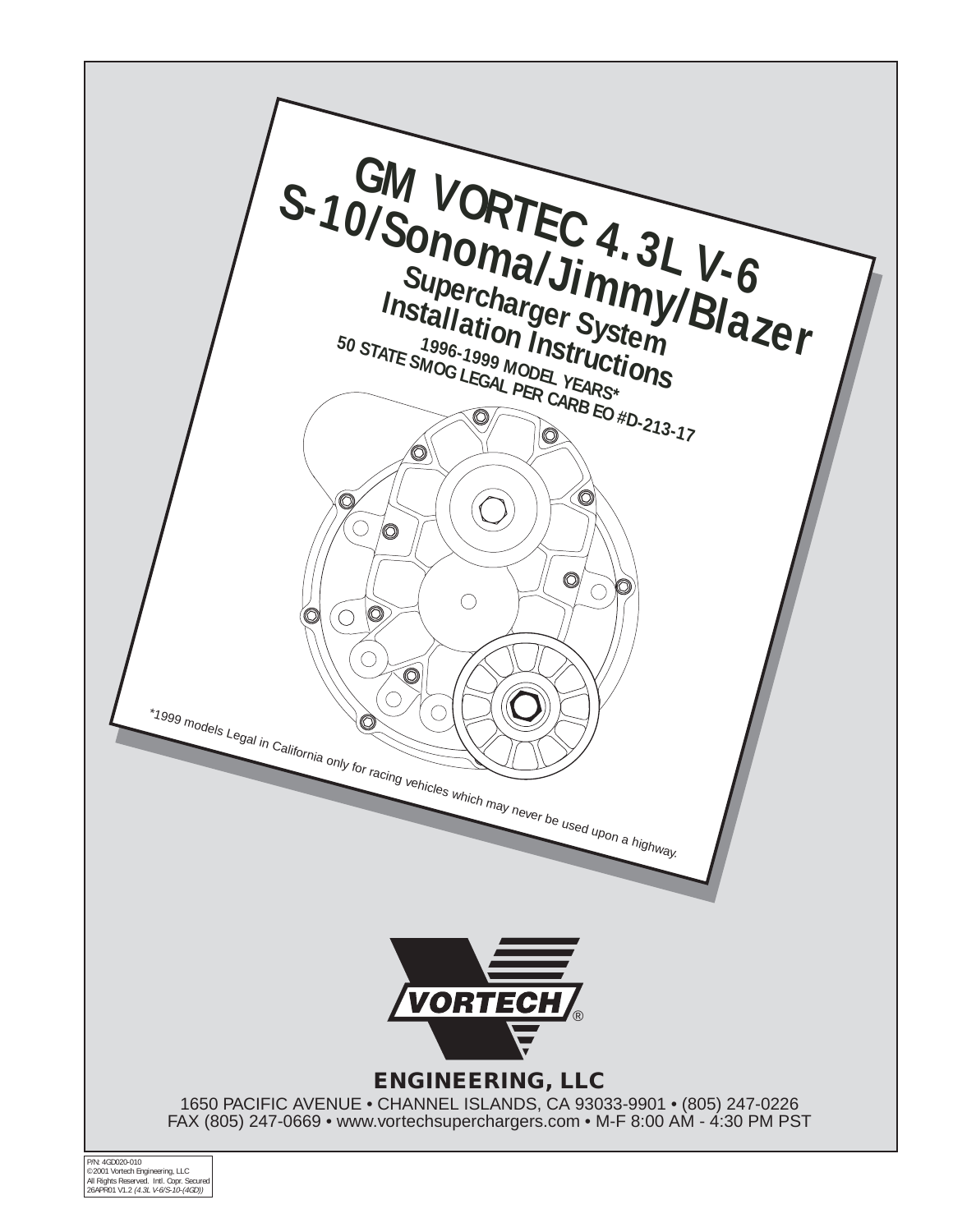# **FOREWORD**

Proper installation of this supercharger kit requires general automotive mechanic knowledge and experience. Please browse through each step of this instruction manual prior to beginning the installation to determine if you should refer the job to a professional installer/technician. Please call Vortech Engineering for installers in your area.

#### **© 2003 VORTECH ENGINEERING, LLC**

All rights reserved. No part of this publication may be reproduced, transmitted, transcribed, or translated into another language in any form, by any means without written permission of Vortech Engineering, LLC.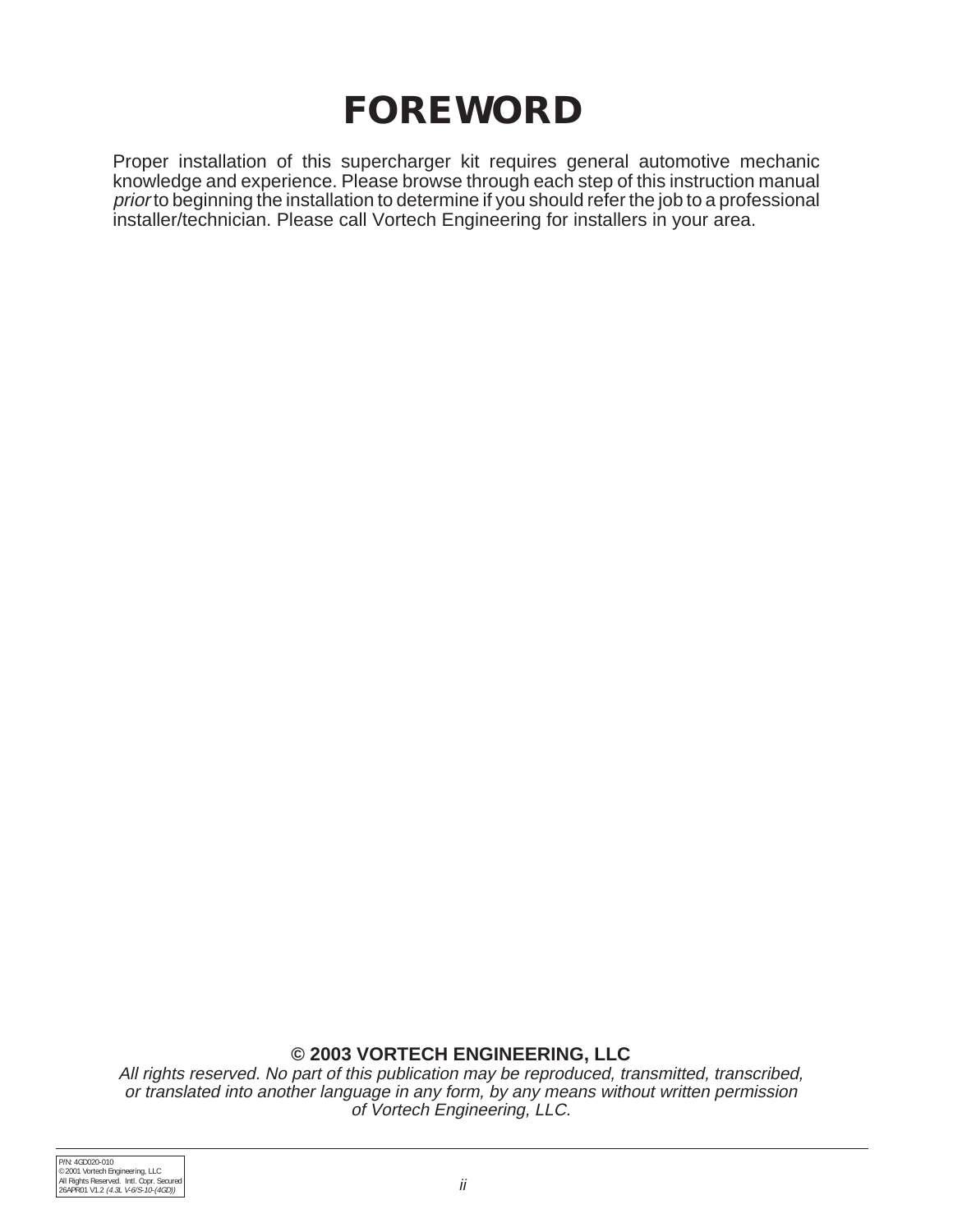### **Table Of Contents**

| 1 <sub>1</sub> |  |  |  |  |  |
|----------------|--|--|--|--|--|
| 2.             |  |  |  |  |  |
| 3.             |  |  |  |  |  |
| $\overline{4}$ |  |  |  |  |  |
| 5.             |  |  |  |  |  |
| 6.             |  |  |  |  |  |
| $\overline{7}$ |  |  |  |  |  |
| 8.             |  |  |  |  |  |
| 9.             |  |  |  |  |  |
| 10.            |  |  |  |  |  |
| 11.            |  |  |  |  |  |
| 12.            |  |  |  |  |  |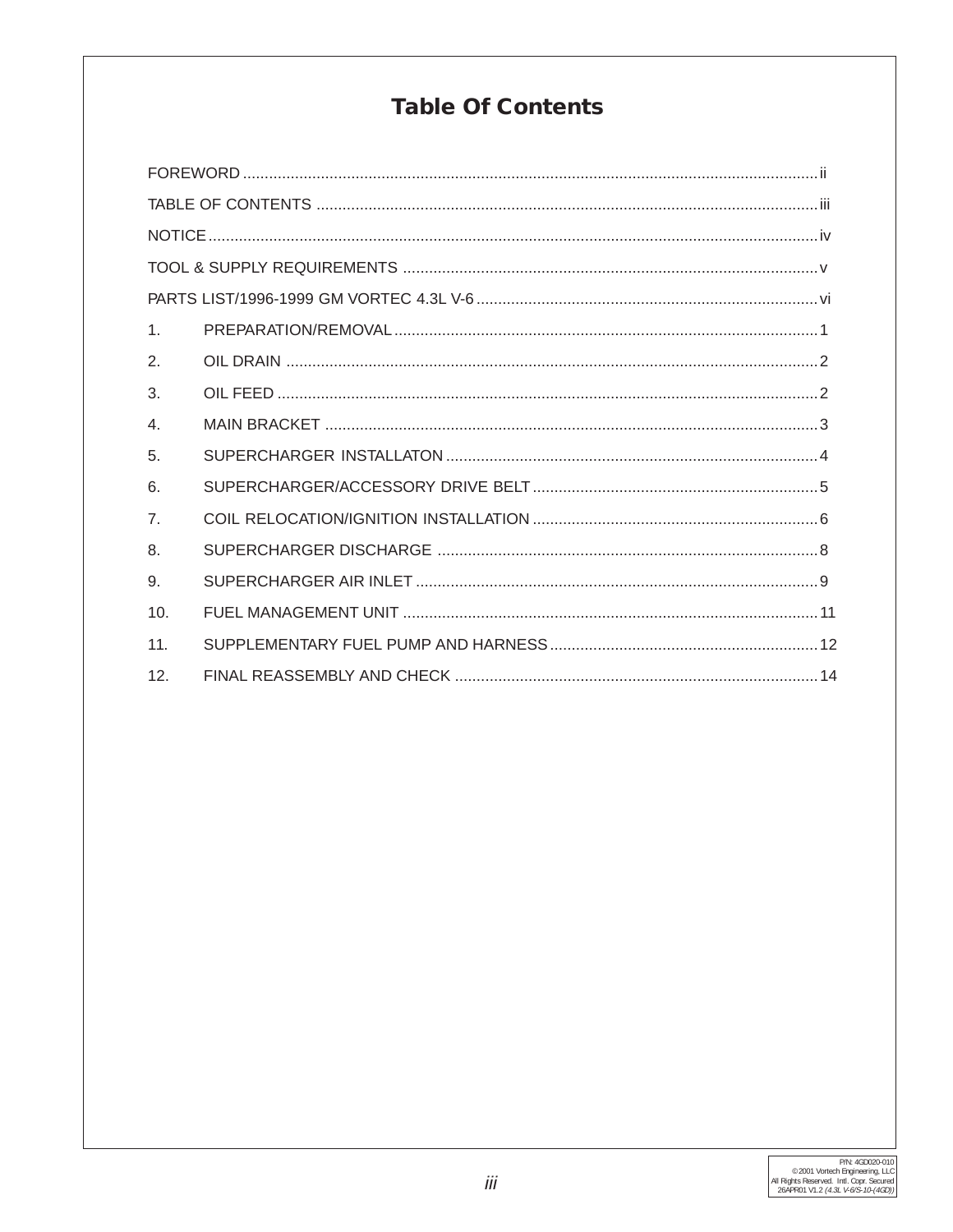## **NOTICE**

This product is protected by state common law, copyright and/or patent. All legal rights therein are reserved. The design, layout, dimensions, geometry, and engineering features shown in this product are the exclusive property of Vortech Engineering, Inc. This product may not be copied or duplicated in whole or part, abstractly or fundamentally, intentionally or fortuitously, nor shall any design, dimension, or other information be incorporated into any product or apparatus without prior written consent of Vortech Engineering,LLC.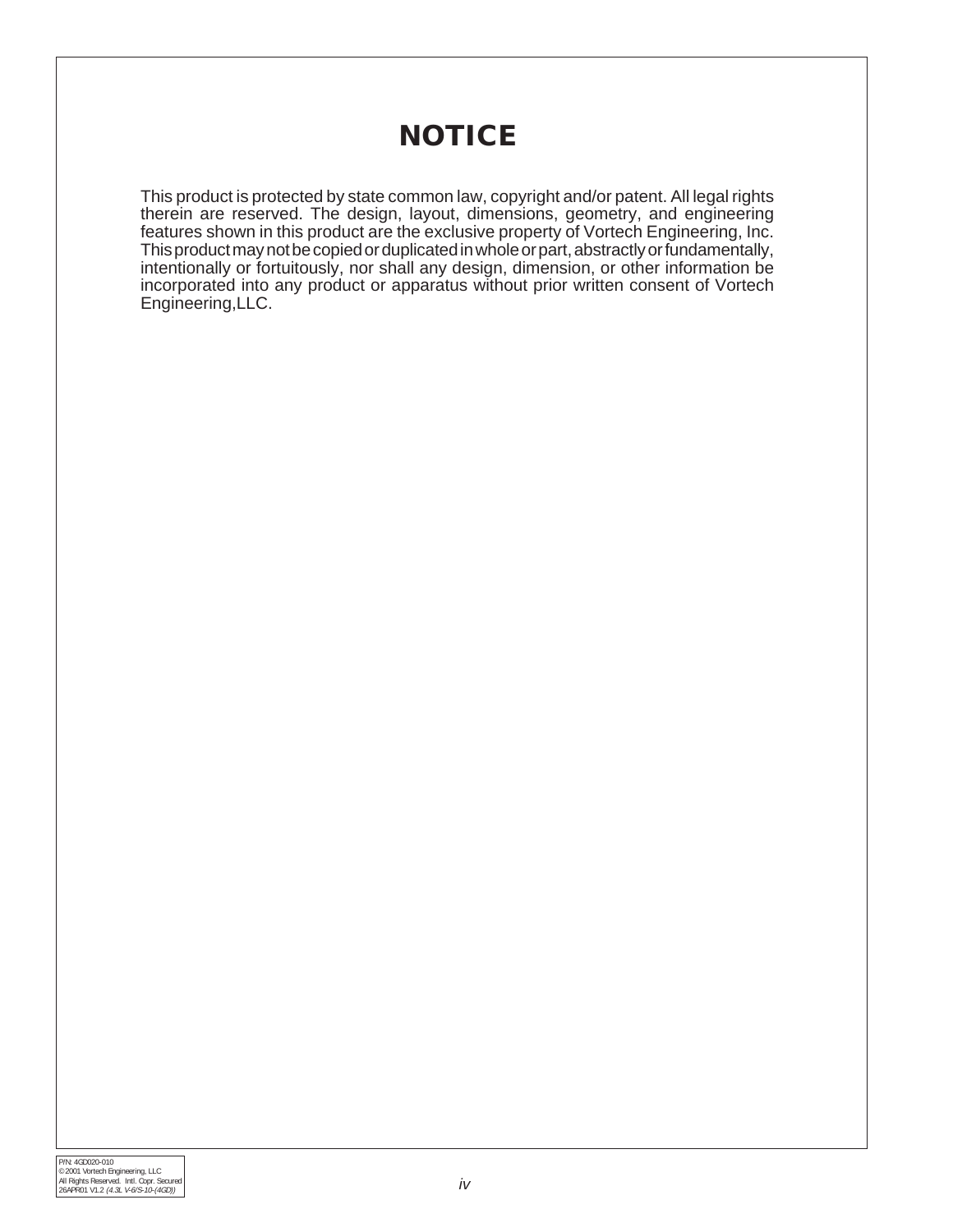#### **1996-1999\* GM VORTEC 4.3L V-6 S-10/Sonoma/Jimmy/Blazer Installation Instructions**

**50 State Smog Legal as per CARB EO #D-213-17**

\*1999 models Legal in California only for racing vehicles which may never be used upon a highway. **Congratulations on selecting the best performing and best backed automotive supercharger available today... the VORTECH® V-2® supercharger!**

**Before beginning this installation, please read through this entire instruction booklet and the Street Supercharger System Owner's Manual and Warranty Registration form.**

Vortech supercharger systems are performance improving devices. In most cases, increases in torque of 30-35% and horsepower between 35-45% can be expected with the boost levels specified by Vortech Engineering. This product is intended for use on healthy, well maintained engines. Installation on a worn-out or damaged engine is not recommended and may result in failure of the engine as well as the supercharger. **Vortech Engineering is not responsible for engine damage.**

Installation on new vehicles will not harm or adversely affect the "break-in" period so long as factory break-in procedures are followed.

#### **For best performance and continued durability, please take note of the following key points:**

- **1.** Use only premium grade fuel 92 octane or higher (R+M/2).
- **2.** The engine must have stock compression ratio.
- **3.** If the engine has been modified in any way, check with Vortech prior to using this product.
- **4.** Always listen for any sign of detonation (pinging) and discontinue hard use (no boost) until problem is resolved.
- **5.** Perform an oil and filter change upon completion of this installation and prior to test driving your vehicle. Thereafter, always use a high grade SF rated engine oil or a high quality synthetic, and change the oil and filter at least every 3,000 miles. **Never attempt to extend the oil change interval beyond 3,000 miles, regardless of oil manufacturer's claims as potential damage to the supercharger may result.**
- **6.** Before beginning installation, replace all spark plugs that are older than 1 year or 10,000 miles with original heat range plugs as specified by the manufacturer and reset timing to factory specifications (follow the procedures indicated within the factory repair manual and/or as indicated on the factory underhood emissions tag). **Do not use platinum spark plugs unless they are original equipment.** Change spark plugs every 20,000 miles and spark plug wires at least every 50,000 miles.

#### **TOOL & SUPPLY REQUIREMENTS**

- **•** Factory repair manual
- **•** 3/8" socket and drive set: SAE & metric
- **•** Drill motor, 3/32" 5/8" and #16 drill bits
- **•** Flat #2 screwdriver
- **•** Open end wrenches: 5/16", 3/8", 7/16", 1/2", 9/16", 5/8",10mm 13mm, 15mm, 16mm, 17mm, 18mm
- **•** 5mm Hex wrench
- **•** Hammer
- **•** Silicone sealer
- **•** Oil filter wrench
- **•** Oil filter
- **•** SF rated quality engine oil
- **•** Gasket scraper
- **•** Punch (tapered)
- **•** 3/8" NPT tap
- **•** Fuel line disconnect tool
- **•** Rota Broach (9/16) boring tool (Snap-on #GA219-A)

If your vehicle is in excess of 10,000 miles since its last spark plug change, then you will also need:

- **•** Spark plug socket
- **•** NEW spark plugs

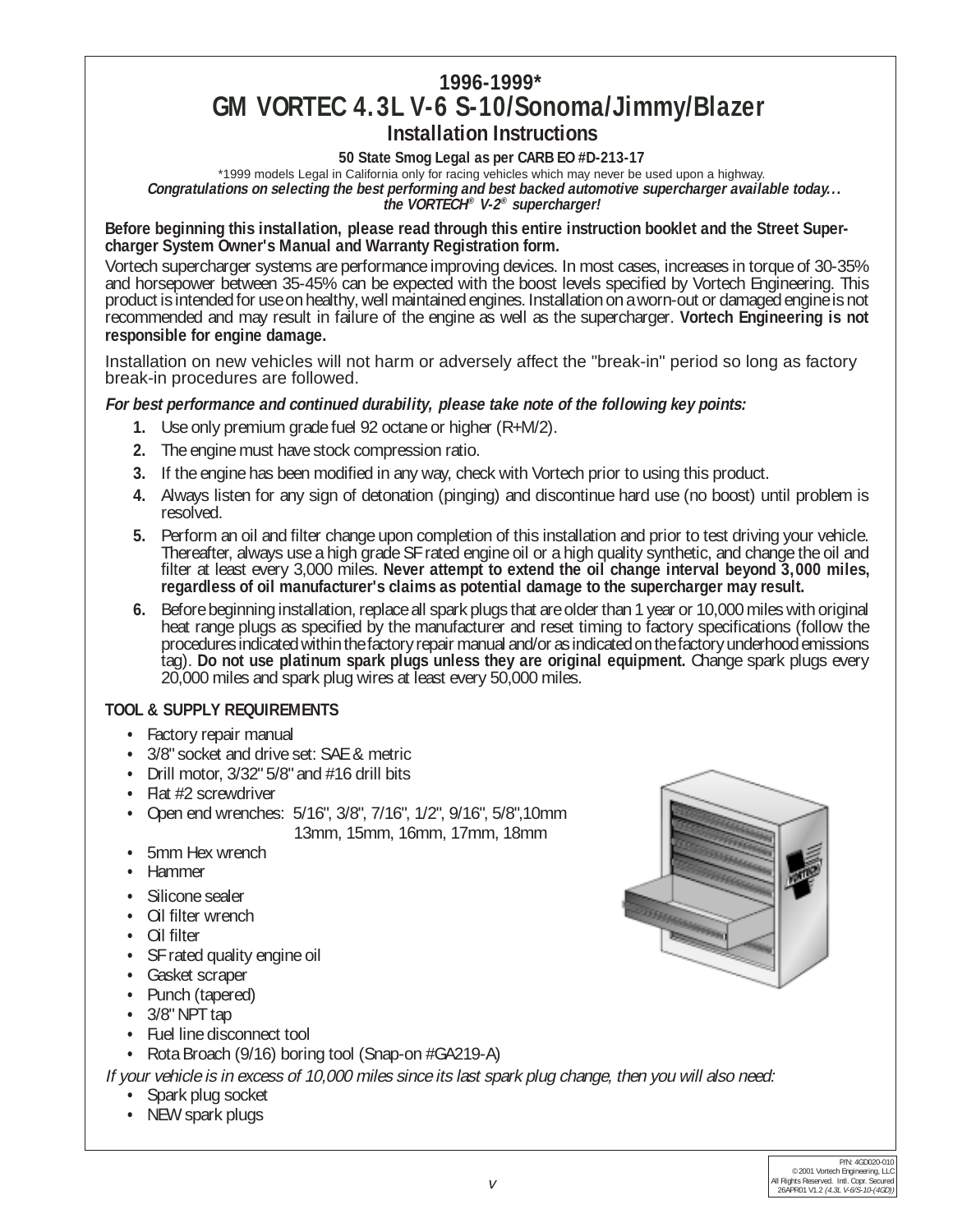## **1996-1999 GM VORTEC 4.3L V-6**

**Part No. 4GD218-050/058SQ**

**ENGINEERING, INC. LLC**

®

**VORTECH** 

#### **PARTS LIST**

|                          | IMPORTANT: Before beginning installation, verify that all parts are included in the kit. Report any shortages or damaged parts immediately. |                     |                         |                                                          |                                |
|--------------------------|---------------------------------------------------------------------------------------------------------------------------------------------|---------------------|-------------------------|----------------------------------------------------------|--------------------------------|
| <b>Part Number</b>       | <b>Description</b>                                                                                                                          | Quantity            | <b>Part Number</b>      | <b>Description</b>                                       | Quantity                       |
| 2E228-280                | <b>Supercharger Assembly</b>                                                                                                                | $\mathbf{1}$<br>1   | 4GD112-020              | Air Discharge Assembly                                   | $\mathbf{1}$                   |
| 2E128-280<br>2A036-312   | V-2 SQ Supercharger<br>Supercharger Pulley 3.125" 6 groove                                                                                  | 1                   | 7R002-044               | #44 Hose Clamps                                          | 4                              |
| 7K375-040                | 3/8 AN960 Flat Washer                                                                                                                       | 1                   | 8D001-001               | <b>Bypass Valve</b>                                      | 1                              |
| 2A040-011                | <b>Pulley Retainer</b>                                                                                                                      | 1                   | 7R002-016<br>7P156-082  | #16 Hose Clamps<br>5/32" TEE                             | 4                              |
| 7B375-125<br>7U100-070   | 3/8"-24 x 1-1/4" HX CLS<br>Key, 3/16 x 3/16 x 7/8                                                                                           | 1                   | 7U030-046               | 5/32" x 24" Vacuum line                                  |                                |
| 4GD111-021               | <b>Mounting Bracket Assembly</b>                                                                                                            | $\mathbf{1}$        | 4GD012-020              | Discharge tube                                           |                                |
| 7A375-101                | 3/8 x 1" Socket Head                                                                                                                        | 1                   | 4GD050-011<br>7W100-070 | Discharge Plenum<br>O-Ring, Throttle Body                | 1                              |
| 7A375-100                | 3/8"-16 x 1-1/4" HXHD Cap Screws                                                                                                            | $\overline{2}$      | 7S275-200               | 2-3/4 x 2 Sleeve                                         | $\overline{2}$                 |
| 7K375-040<br>7A375-100   | 3/8" AN960 Flat Washers<br>3/8"-16 x 1" HXHD Bolts                                                                                          | 16<br>5             | 7P500-156               | 1/2" Vac. TEE x 1/4 NPT                                  | 1                              |
| 7A375-275                | 3/8"-16 x 2-3/4" HX Cap Screws                                                                                                              | $\overline{2}$      | 7P250-033<br>7P250-039  | 1/4 x 5/32 Red Union<br>1/4 NPT Fem. x 1/4 Hose          |                                |
| 4GM011-021               | <b>Mounting Bracket</b>                                                                                                                     | 1                   | 7U030-030               | 1/4" Vacuum Hose (.0833")                                | 1                              |
| 4GM010-033<br>7A375-075  | <b>Mounting Plate</b><br>3/8-16 x 3/4" HXHD Bolts                                                                                           | 1<br>6              | 7U034-016               | 1" GS Hose (3/16")                                       |                                |
| 4GD011-032               | Spring Tensioner                                                                                                                            | 1                   | 7U034-016               | 1" GS Hose (1/4")                                        |                                |
| 2A046-102                | Belt                                                                                                                                        |                     | 2A017-028<br>2A017-029  | Plenum, Spacer A<br>Plenum, Spacer B                     | 1<br>$\mathbf{1}$              |
| 4FA016-170               | <b>Idler Pulley</b>                                                                                                                         |                     | 2A017-030               | Plenum Spacer C                                          | $\sqrt{2}$                     |
| 4FD017-011<br>7C012-050  | Spacer, Idler<br>12mm x 1.75 x 50mm Bolt                                                                                                    |                     | 7C060-600               | M6 x 6" TB 4.3 Stud, front                               | $\sqrt{2}$                     |
| 4FA016-171               | Dust Cover                                                                                                                                  |                     | 7C060-387<br>7F006-093  | M6 x 3.87" 4.3 Stud, RR<br>6mm Nylock Nut                | $\mathbf{1}$<br>3              |
| 4GD116-150               | <b>Idler Pulley Assembly</b>                                                                                                                |                     | 7J006-093               | 6mm Washer                                               | 3                              |
| 4GD010-060<br>4GM010-050 | Coil Mount Bracket<br>Heat Shield                                                                                                           |                     | 4GD101-002              | <b>Fuel Pump Assembly</b>                                | 1                              |
| 7A250-050                | 1/4-20 x 1/2" SH Cap Screw                                                                                                                  |                     | 5W001-014               | Fuse Holder                                              | 1                              |
| 7J250-001                | 1/4" SAE Washer                                                                                                                             |                     | 5W001-015<br>5W001-017  | 20 amp Blade Type Fuse<br>Large Ring Terminal            |                                |
| 4GD014-010<br>7R002-024  | <b>Radiator Pipe</b><br>#24 Gold Seal Hose                                                                                                  | $\overline{2}$      | 5W001-019               | 12-10 Ga. Solderless Connector                           |                                |
| 7C008-100                | #8-32 x 1" Socket Head Cap Screw                                                                                                            | 4                   | 7J010-001               | #10 Flat Washers                                         |                                |
| 7F008-032                | 8-32 Hex Lock Nut                                                                                                                           | $\overline{4}$      | 7U100-055               | 6" Nylon Tie Wraps                                       |                                |
| 7J008-001<br>SW022-120   | #8 Flat Washer<br>226A STD. Wire Brown                                                                                                      | 4<br>$\mathbf{1}$   | 8F101-200<br>7F008-020  | T-Rex Wiring Assembly<br>M8 x 1.25 Nut                   |                                |
| SW001-007                | 3/16" Heat Shrink Tube                                                                                                                      | 6"                  | 7U031-018               | 5/16" Fuel Hose x 1.5"                                   |                                |
| SW001-005                | 3/8" Plastic Wire Loom                                                                                                                      | 1'                  | 8F001-200               | 200 Inline Fuel Pump                                     |                                |
| 7C010-066                | M <sub>10</sub> x 1.5 x Soc. HD. Bolt                                                                                                       | $\mathbf{1}$<br>1   | 7P375-006<br>7U032-016  | 3/8 to 5/16 Fuel Fitting<br>3/8" Fuel Hose x 4.75"       | 1                              |
| 7K437-001                | 7/16" AN Washer                                                                                                                             |                     | 7R004-003               | 14.5 Stepless Clamp                                      | $\overline{c}$                 |
| 4GD112-010<br>4GD112-012 | Air Intake Assembly<br>Air Inlet Tube                                                                                                       | 1<br>1              | 5W001-022               | T-Tap Connector                                          |                                |
| 4GD015-022               | Air Inlet Support                                                                                                                           | 1                   | 5W001-042<br>7E010-049  | 12-10GA 3/16" Ring Terminal<br>#10 x 3/4 Hex Head Sheet  | 5                              |
| 8H040-085                | Air Filter                                                                                                                                  |                     | 7R004-002               | 17.0 Stepless Clamp                                      |                                |
| 7S350-200<br>7R002-056   | 3-1/2 x 2 Sleeve<br>#56 Gold Seal Hose Clamp                                                                                                | 1<br>$\overline{2}$ | 7R001-004               | #4 Hose Clamp                                            |                                |
| 7U035-001                | 3-1/2 Flex Hose x 12"                                                                                                                       | 1                   | 7P375-072<br>7R001-008  | Female Fuel Fitting<br>#4 Clamp                          | 4                              |
| 7R002-052                | #52 Gold Seal Hose Clamp                                                                                                                    | 3                   | 7P250-042               | Compression ftg.                                         | $\overline{c}$                 |
| 7U038-000<br>7U100-056   | 3/4" Heater Hose<br>90° Vent Tube                                                                                                           | 1                   | 7P250-045               | 1/4 NPT to 3/8 Barb                                      | 1                              |
| 7P500-026                | 1/2 NPT 3/4 90° Barb                                                                                                                        |                     | 7P250-043               | 1/4 NPT to 5/16 Barb                                     | 1                              |
| 7R001-008                | #8 Hose Clamp                                                                                                                               |                     | 5A101-010<br>5A001-009  | HI-6R Assembly<br>HI-6R Ignition System Assy.            | 1<br>$\mathbf{1}$              |
| 7U034-016<br>4GD112-030  | 1" GS Hose x 4"<br>Air Box Duct Assembly                                                                                                    |                     | 5W001-001               | Wire Tap                                                 | $\mathbf{1}$                   |
| 7U100-057                | Grommet                                                                                                                                     |                     | 5W001-009               | 16-14GA Male Slide                                       | 10                             |
| 7S300-101                | 3 x 1 Sleeve                                                                                                                                |                     | 5W001-010<br>5W001-011  | 16-14GA Female Slide                                     | 10<br>$\overline{2}$           |
| 7R002-016                | #16 Gold Seal Hose Clamp                                                                                                                    | 2                   | 5W001-014               | 16-14GA Eyelet .25: Hole<br>Fuse Holder 10GA Wire        | $\mathbf{1}$                   |
| 4GD130-036<br>7R001-008  | Oil Drain Assembly<br>#8 Stainless Hose Clamps                                                                                              | $\mathbf{1}$<br>2   | 5W001-015               | Fuse, Blade Type 20 amp                                  | $\mathbf{1}$                   |
| 7P375-017                | 3/8" NPT x 1/2" Straight Hose Barb                                                                                                          | 1                   | 5W001-017               | Large Ring Terminal 12GA                                 | $\overline{2}$<br>$\mathbf{1}$ |
| 7U030-036                | 1/2" Oil Drain Hose x 24"                                                                                                                   | 1                   | 5W001-020<br>5W012-000  | 3/4" Plastic Wire Loom<br>12GA, STRD Wire, Red           | 1                              |
| 7U100-055                | Tie Wraps                                                                                                                                   | 2                   | 5W012-010               | 12GA Wire, Black                                         |                                |
| 4GD130-026<br>7U030-026  | Oil Feed Line Assembly<br>1/4" Oil Feed Hose x 48"                                                                                          | 1<br>1              | 5W022-120               | 22GA, STRD Wire, Brown                                   |                                |
| 7P525-067                | .525" Crimp Ferrules                                                                                                                        | $\overline{2}$      | 7E010-046<br>7P156-082  | #8 x 3/4 Sheet Metal<br>5/32 TEE                         | $\mathbf{1}$                   |
| 7P250-066                | #4 Swivel x 1/4" Hose Barb Fittings                                                                                                         | 2                   | 7U030-046               | 5/32" Vacuum Line                                        | 1                              |
| 7P125-103                | $-4 \times 45^{\circ}$ 1/8" NPT Male Elbow                                                                                                  | 1                   | 7U100-055               | Tie Wrap, 6" Nylon                                       | 10                             |
| 7P375-033<br>7P375-018   | 3/8 NPT x 3/8 NPT SRT EL<br>3/8-1/8 NPT Bushing 2WD/4WD                                                                                     |                     | 7U375-001<br>7U375-002  | Velcro-Hook 1" Black<br>Velcro-Latch 1" Black            | 1<br>$\mathbf{1}$              |
| 7P125-026                | 90° 1/8 NPT x #4 Fitting                                                                                                                    | 1                   | 5W018-010               | 18GA, STRD Wire, Red                                     | 1                              |
| 7P250-100                | 1/4-1/8 NPT Bushing                                                                                                                         | 1                   | 5W018-020               | 18GA, STRD Wire, Black                                   |                                |
| 7P250-146                | 1/4" NPT Street Elbow                                                                                                                       | 1                   | 5W018-060               | 18GA, STRD Wire, Orange                                  |                                |
| 4GD238-068<br>6Z110-134  | <b>FMU With Lines</b><br>Fuel Management Unit                                                                                               | 1<br>1              | 5W018-240<br>70000      | 18GA, STRD Wire, White/Yellow<br><b>Inspector Number</b> | 1<br>$\mathbf{1}$              |
| 7U030-046                | 5/32" Vacuum Line x 4.3"                                                                                                                    | 1                   | 5W001-040               | 12-10GA Female Slide                                     | $\overline{2}$                 |
| 4GD145-010               | Female FMU Line (to tank)                                                                                                                   | 1                   | 5W001-041               | 12-10GA Male Slide                                       | $\overline{2}$                 |
| 4GD145-020               | Male FMU Line (to rail)                                                                                                                     | 1                   |                         |                                                          |                                |
| 7P250-041<br>7P250-036   | Compression ftg.<br>#4 x 1/4" NPT                                                                                                           | 2<br>$\overline{2}$ |                         |                                                          |                                |
| 4GM135-056               | 36" FMU Line                                                                                                                                | 1                   |                         |                                                          |                                |
| 4GM135-057               | 22" FMU Line                                                                                                                                | 1                   |                         |                                                          |                                |

P/N: 4GD020-010<br>©2001 Vortech Engineering, LLC<br>All Rights Reserved. Intl. Copr. Secured<br>26APR01 V1.2 *(4.3L V-6/S-10-(4GD))*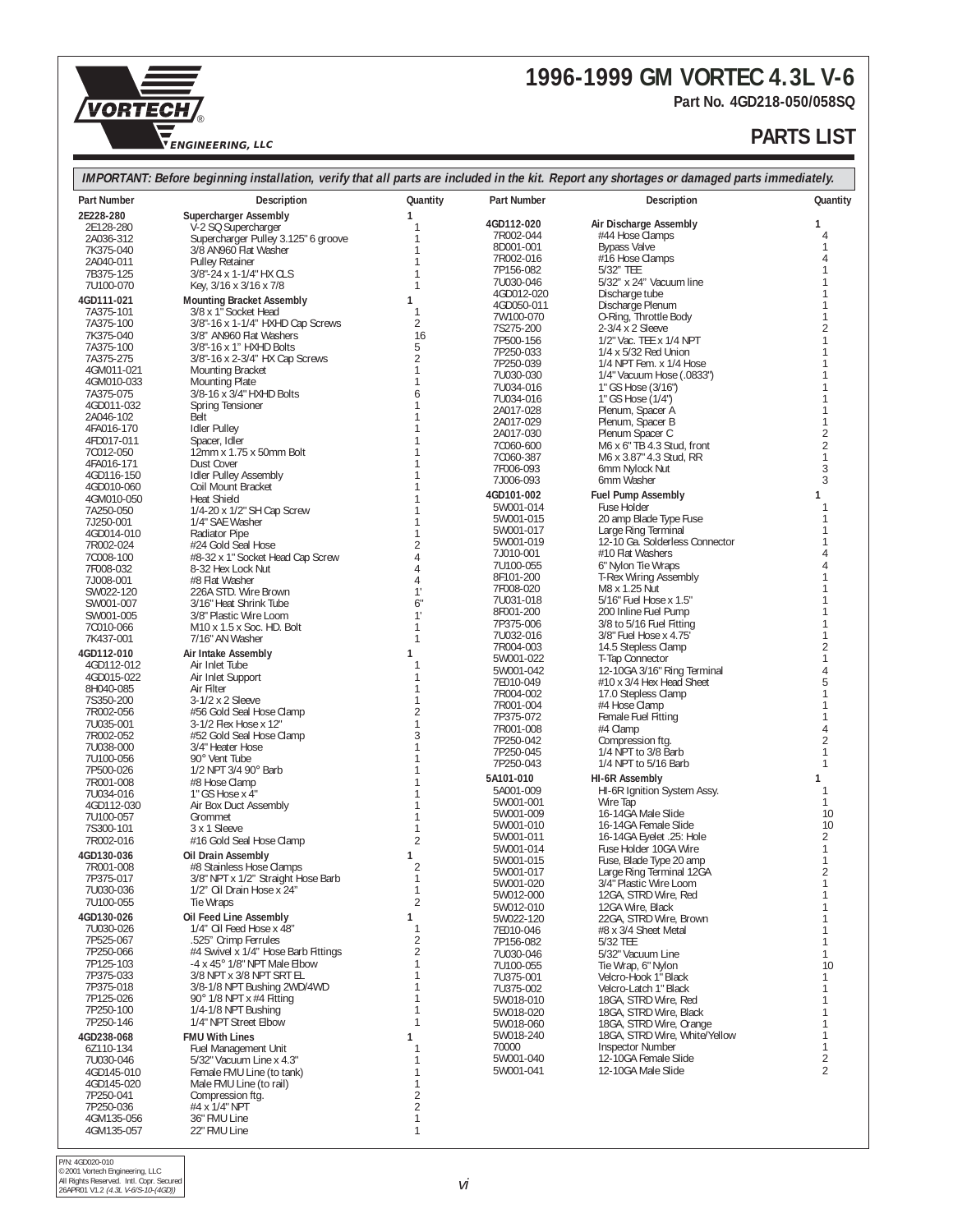#### **1. COMPONENT REMOVAL**

- **A.** Disconnect the negative battery cable from the battery.
- **B.** Remove and set aside the following components:
	- The entire air inlet/filter box assembly, including the throttle body resonator and all hardware including the throttle body mounting bolts.
	- The crankcase vent tube from the passenger side valve cover.
	- The accessory drive belt.
	- The tensioner and idler from the alternator mounting bracket.
	- The alternator and bracket.
	- The 3/8" stud protruding from the right side cylinder head.

**(2000 California models only)** Disconnect both ends of the hose connecting to the factory check valve and remove valve from the air injection tube. Remove the air injection tube from the passenger's side exhaust manifold. Remove the two studs using a 5.5mm socket.

- **C.** Drain the contents from the radiator into a clean container.
- **D.** Remove lower radiator hose.

#### **2. OIL DRAIN**

**A.** To provide an oil drain for the supercharger, it is necessary to make a hole in the oil pan. Locate and mark hole (see *Figs. 2-a, 2-b*).

> **NOTE:** Removal of the oil pan may ease oil drain fitting installation on some applications.

**B.** Remove the factory anti-roll bar brackets (2) from the **HOLE MUST BE** frame and allow the bar to temporarily drop down. Unplug the factory crank trigger connector from the sensor located in the timing cover.

**NOTE:** The factory transmission cooler lines may require bending to clear the supercharger oil drain hose.

**C.** Carefully drill a pilot hole (the same diameter as the Rota Broach pilot) into the marked spot on the oil pan (this procedure may also be done by removing the oil pan if you are unsure of your ability to perform the following steps properly). Drill slowly as to catch most of the aluminum chips from the hole being drilled. Using the 9/16" Roto Broach, very slowly machine a hole in the pan (use the previously drilled hole as a guide). Stop machining just before the tool breaks through into the oil pan. Using a scribe or a small screwdriver, remove the remaining disc-shaped oil pan piece (this allows you to remove the pan slug before it falls into the oil pan and keeps most of the aluminum chips out).





Fig. 2-b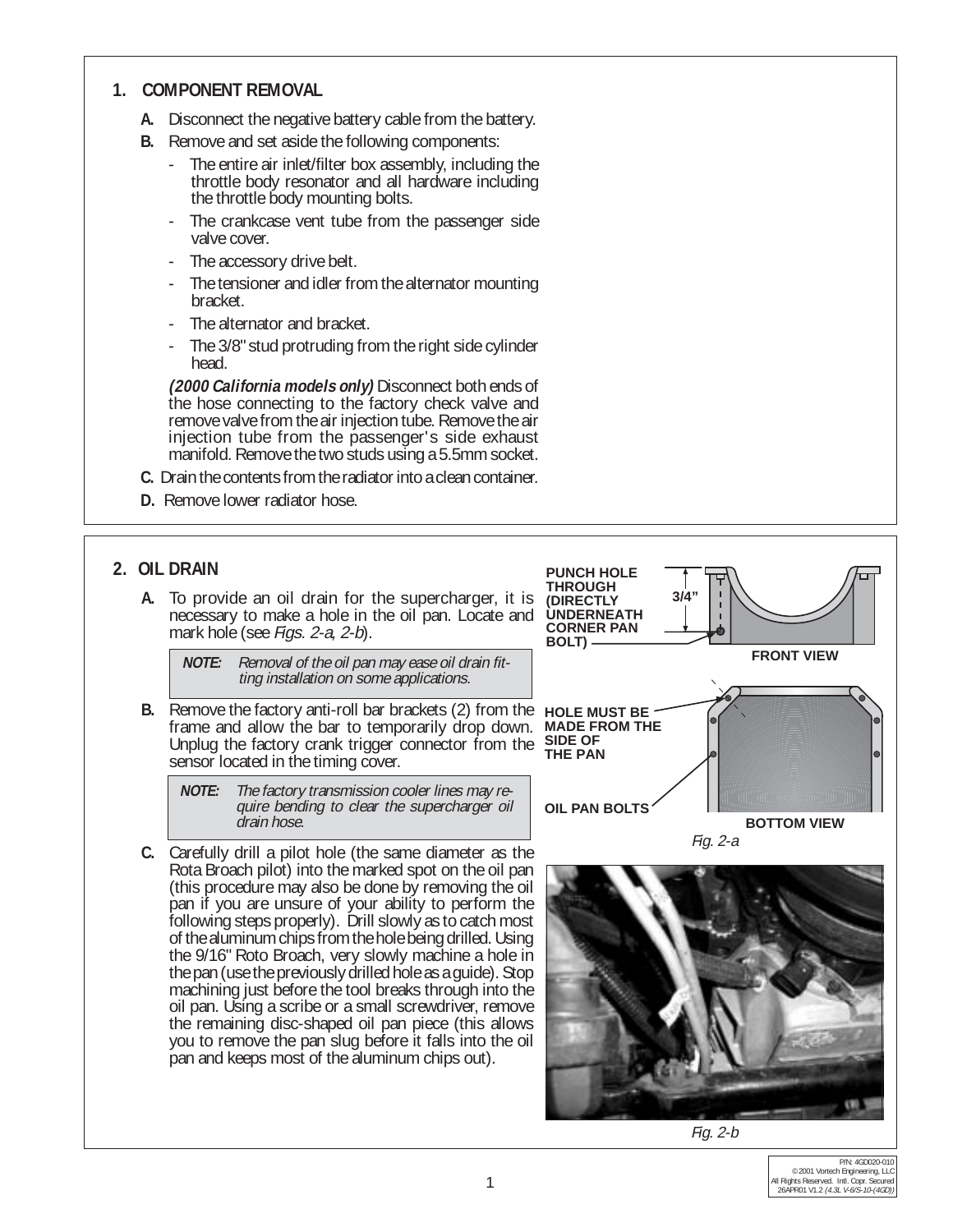#### **2. OIL DRAIN, cont'd.**

- **D.** Tap the hole with a 3/8" NPT tap approximately 1/4" deep. Pack the flutes of the tap with heavy grease to hold chips.
- **E.** Thoroughly clean the threaded area. Apply a small amount of silicone sealer to the new threads. Apply more sealer to the supplied 3/8" NPT x 1/2" barb fitting. Install the fitting into the pan. Make sure a seal is formed around the entire fitting.
- **F.** Drain the engine oil, install a new filter and refill with fresh oil.
- **G.** Reattach anti-roll bar and crank trigger connector.

#### **3. OIL FEED**

- **A.** The supercharger uses engine oil for lubrication and must have an oil feed line connected to a filtered oil access on the engine.
- **B.** Remove the 3/8" NPT plug located on the engine block just above the oil filter boss. Replace the plug with the supplied 3/8" NPT elbow. Connect the remaining fittings as shown (see Fig. 3-a).
	- **NOTE:** Use clean engine oil on the pipe threads. Teflon tape and sealant is not recommended, as it might loosen and cause blockage of the small oil feed orifice resulting in supercharger failure.
- **C.** Connect the supplied feed line to the flare fitting and make a gentle downward loop around and back toward the front of the engine (see *Fig. 3-b*). Secure the hose with the tie wraps provided, routing it away from exhaust heat, chaffing and/or sharp objects. Temporarily cover the open end from debris until the connection is made to the supercharger in step 5.

**4WD MODELS:** Connect the feed hose and fittings to the remote oil filter boss at the front of the vehicle. (see Fig. 3-c)





Fig. 3-c - 4WD only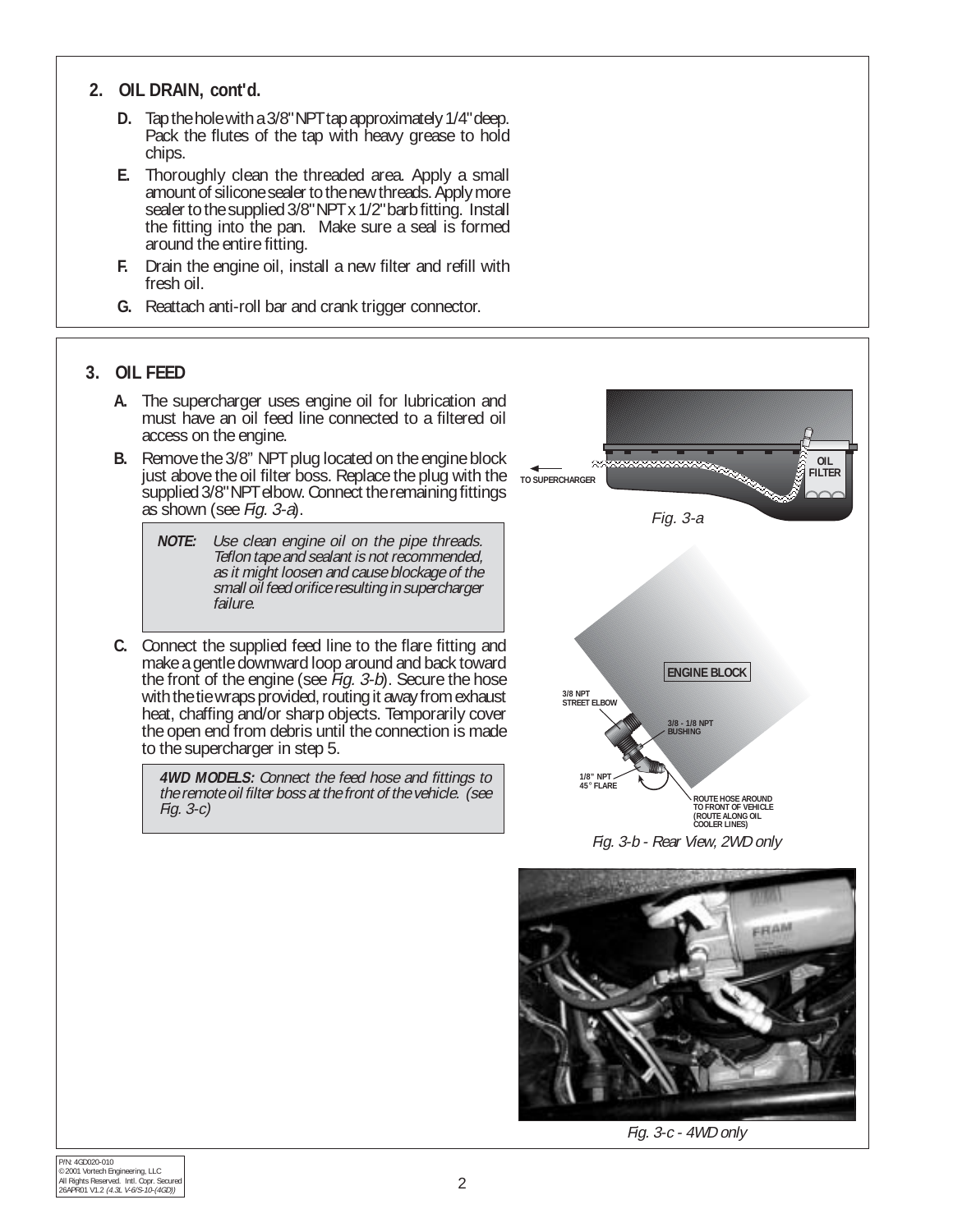#### **4. MAIN BRACKET**

- **A.** To accommodate the relocation of the alternator onto the new main bracket, the brown field wire must be extended approximately 12". Proceed by cutting the wire approximately 4" from the factory plug that attaches to the alternator. Splice the supplied piece of brown wire into the cut wire by soldering. Use the supplied piece of heat shrink tubing to seal the joints. Re-wrap the wire/ harness with the supplied length of plastic flex-loom.
- **B.** The transmission cooler lines may need to be bent downward as far as possible (toward the frame) to obtain alternator clearance.
- **C.** Attach the supplied stainless steel heat shield onto the rear of the Vortech main bracket using the supplied  $1/4$ " hardware (see *Fig. 4-a*).
- **D.** Following Figure 4-d, cut the supplied protective sleeve **\*** as shown. Slide the protective sleeve onto the air injection adapter, following with the 90° compression fitting. Do not tighten compression fitting yet. Mount this assembly to the exhaust manifold using the supplied hardware and stock gasket (replace in necessary). Torque bolts evenly using a 5mm hex wrench. (See Fig. 4-e.)
- **E.** Thread the factory check valve onto the compression **\*** fitting and tighten. Referring to Fig. 4-e, angle the compression fitting slightly upward, then tighten. Use one wrench on the compression fitting and one on the nut to protect the air injection adapter from damage while tightening the compressing nut.
- **F.** Attach the supplied 5/8" x 24" hose to the factory check valve and to the TEE coming from the air injection pump and secure.  $*$  F.
	- **G.** Cut factory lower radiator hose as shown (see Fig. 4-c). Install the supplied 90 $^{\circ}$  steel tube and secure using the supplied #24 clamps (see *Fig. 4-b*).
	- **H.** Place the mounting bracket on the front of the passenger side cylinder head. Line up the bracket with the holes on the front of the head and block and start the 3/8-16 socket head bolt into the lowest bracket hole. Install the two 3/8-16 x 1.00" bolts and washers into the two remaining upper holes. Torque the three bolts evenly.
- **I.** Place the alternator in position on the bracket and check for clearance between the air injection adapter and the back cover of the alternator. In some instances, it may be necessary to remove the cover and trim a small portion of the cover before final mounting. **\***

**LOWER RADIATOR**



Fig. 4-a



**INSTALL 90**° **RADIATOR PIPE** Fig. 4-b 7S625-000 HEAT SLEEVE 4GD110-070 AFTER TRIMMING ADAPTER ASSEMBLY 7S625-000 HEAT SLEEVE 1.00 0.500 **MAY MAY MAY**  $\rightarrow$  750  $\angle$  INCISION LINES  $\searrow$  DISCARD

**TO WATER PUMP**

Fig. 4-d

**\* CA 2000 Models Only** Fig. 4-c

**TRIM STOCK HOSE AND INSTALL 90**° **TUBE**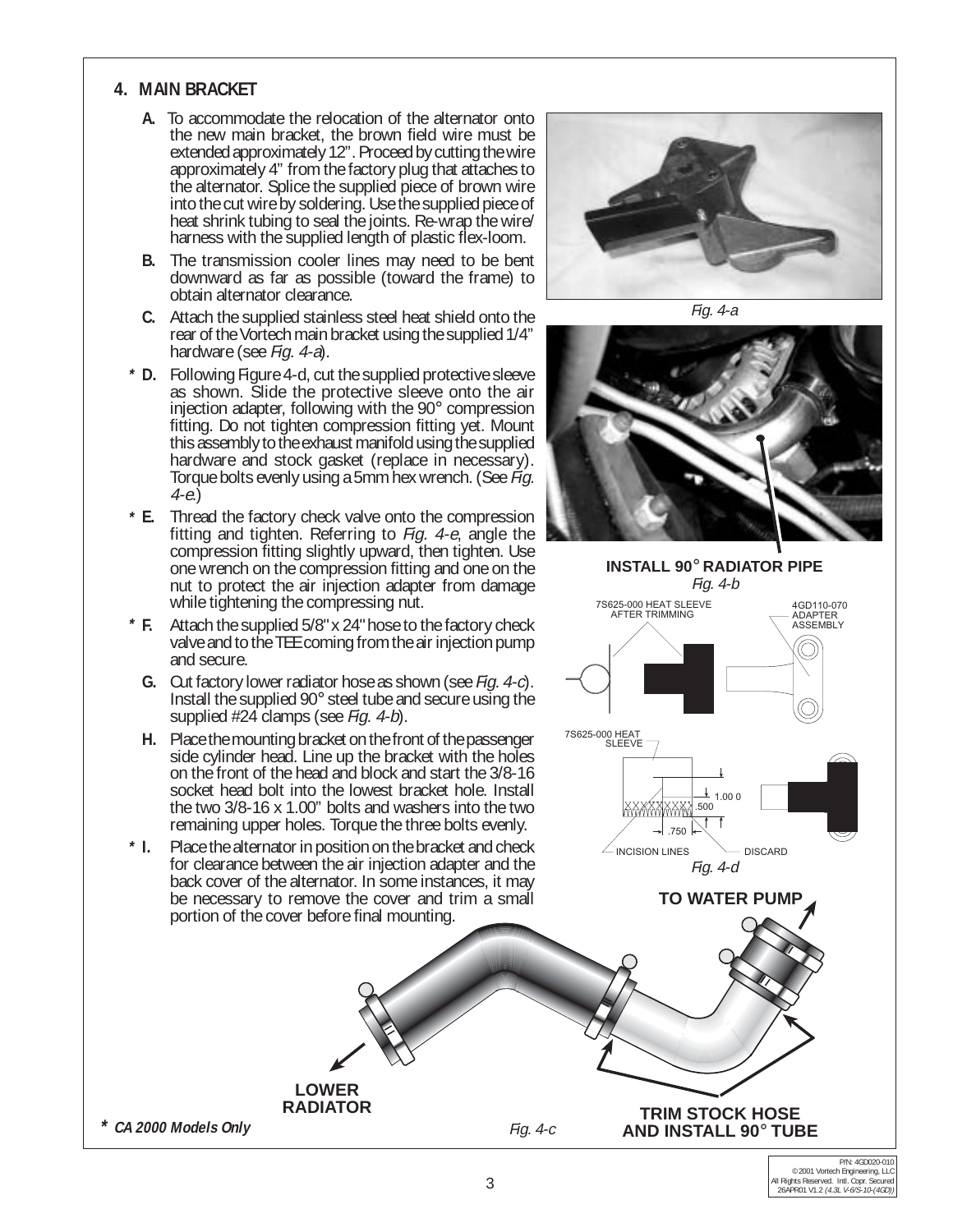#### **4. MAIN BRACKET, cont'd**

- **J.** Reattach the field wire and positive wire to the alternator (make sure that the large positive wire has the factory rubber boot properly secured to prevent arcing to the heat shield). Using the supplied 3/8-16 x 2.75" bolts and washers, attach the alternator to the main bracket. Secure all alternator wiring from heat and sharp objects.
- **K.** Align the supercharger mounting plate with the bracket and secure with the supplied 3/8-16 x 3/4" bolts and AN washers.



Fig. 4-e

#### **5. SUPERCHARGER INSTALLATION**

- **A.** Attach the 1/2" oil drain hose to the supercharger and secure with the #8 hose clamp.
- **B.** Route the hose down the rear of the main bracket while lowering the supercharger into the proper mounting location on the plate. Be sure that the oil drain hose remains unkinked with smooth bends.
- **C.** Using the five supplied 3/8-16 x 1" bolts and AN washers, secure the supercharger to the mounting plate.
- **D.** Route the oil drain hose around the main casting and down to the fitting in the oil pan. Make sure that the hose runs below the positive alternator lug, but still remains running "downhill". (See Fig. 5-a.) It is very important that the oil drain hose is free from restrictions, tight bends, kinks or any other drain obstructing conflict. Route the hose away from direct exhaust heat. Trim hose length if necessary and secure to the oil pan with the supplied #8 hose clamp.
- **E.** Attach the 1/8 NPT x 45° brass fitting to the supercharger oil feed. Use a 1/2" wrench to hold the feed fitting while tightening the 45° fitting. Attach the oil feed hose to the supercharger. (See Fig. 5-b.)

| <i>WARNING:</i> | The oil system contains a small orifice<br>that is easily plugged. Do not use any<br>type of sealant on any of the threads.<br>Instead, use clean engine oil. Disas- |
|-----------------|----------------------------------------------------------------------------------------------------------------------------------------------------------------------|
|                 | semble and blow out the entire line if<br>there is any question.                                                                                                     |

**F.** Using the tie wraps provided, secure the feed and drain systems away from heat and/or sharp objects.



**OIL DRAIN HOSE**

Fig. 5-a



Fig. 5-b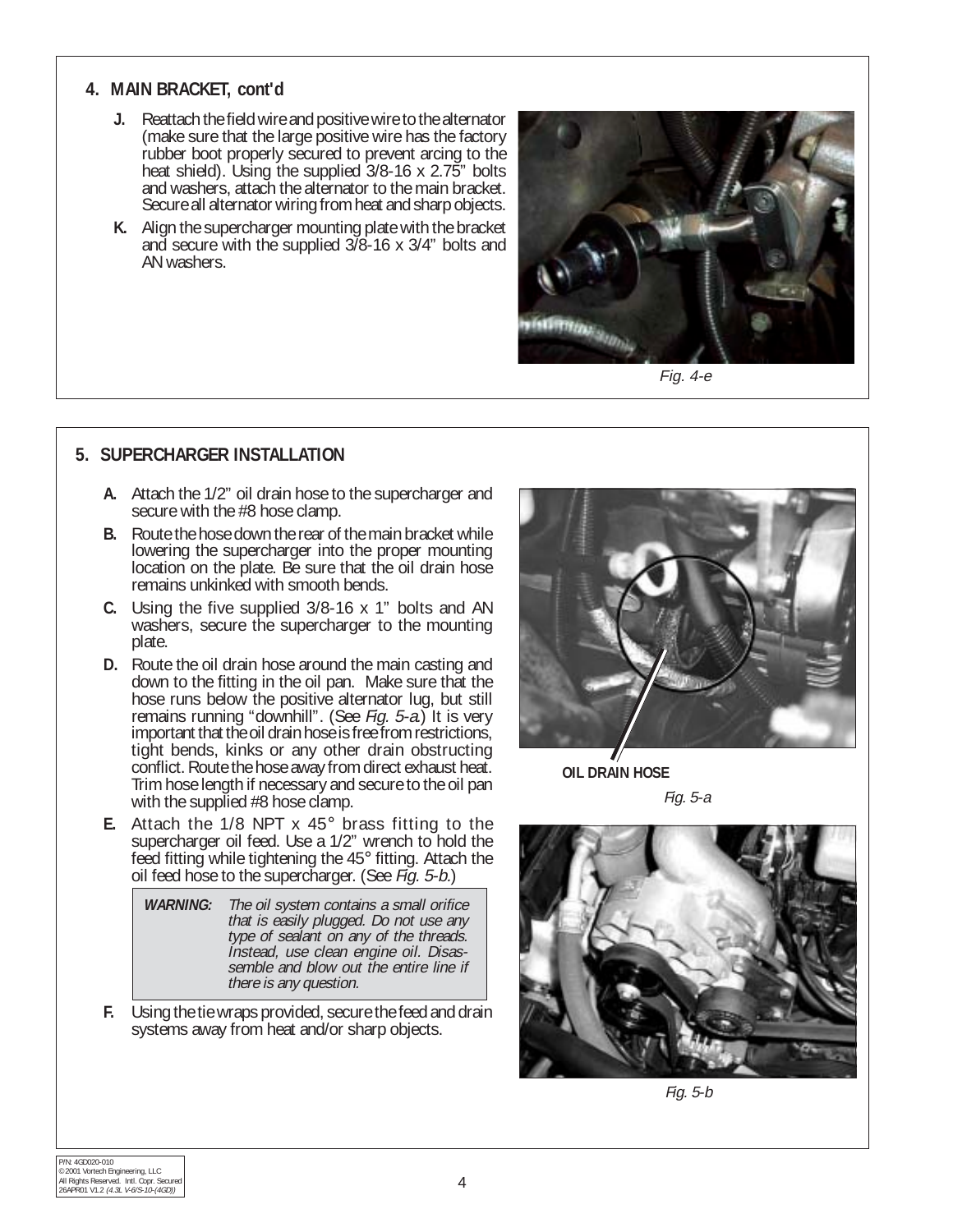#### **6. SUPERCHARGER/ACCESSORY DRIVE BELT**

- **A.** Mount the supplied automatic belt tensioner onto the main bracket. Rotate the unit so that the small alignment pin falls into the corresponding hole in the bracket. Secure the tensioner to the bracket using the suppplied socket head bolt and 7/16" AN washer.
- **B.** Route the supplied belt as shown (see Fig. 6-a). Belt installation is easiest when the water pump is the last pulley to be mounted (the radius on the edge of the water pump pulley allows the edge of the belt to be slid over it).

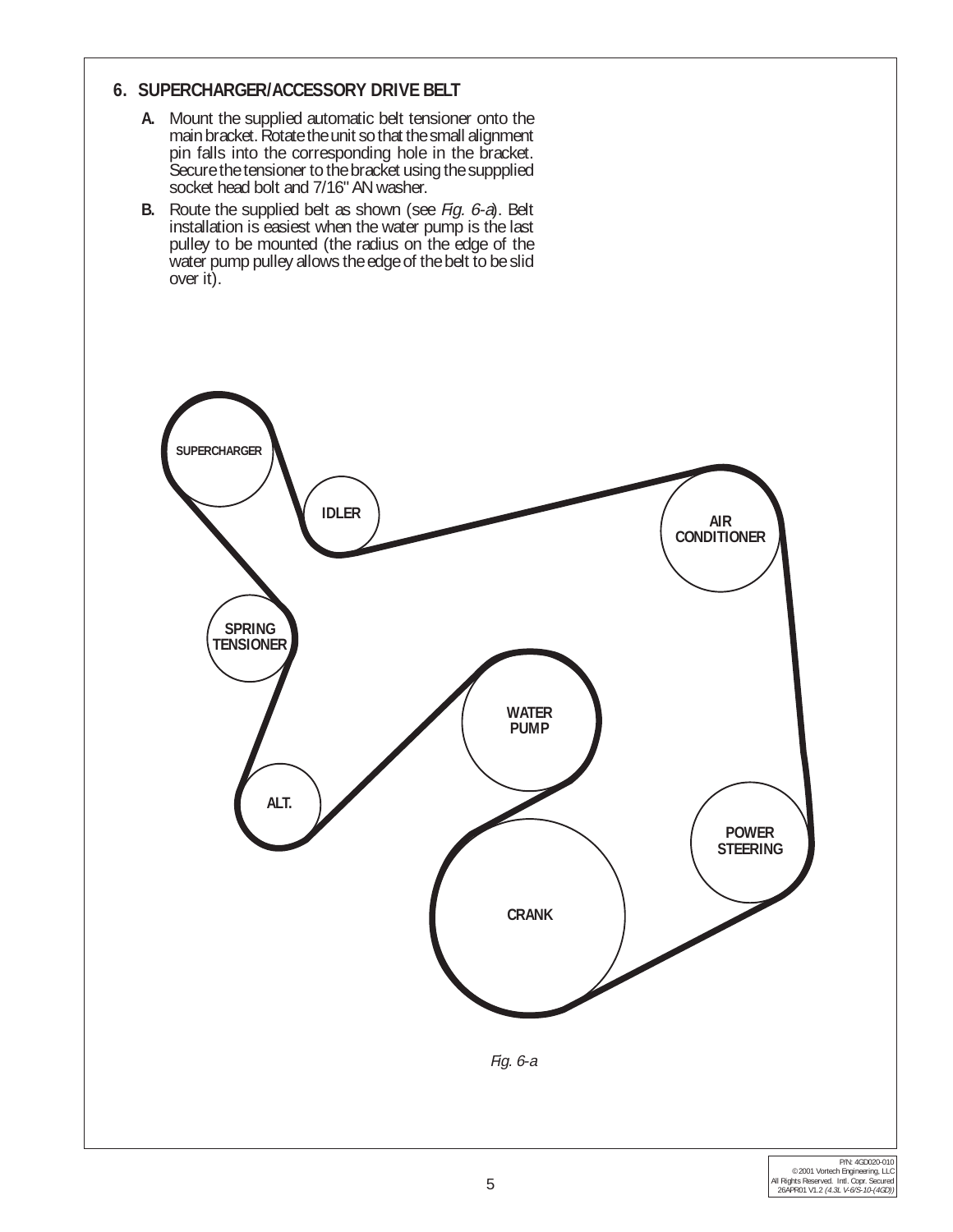#### **7 . COIL RELOCATION/IGNITION INSTALLATION**

- **A.** Remove ignition coil and bracket from the factory location.
- **B.** Separate the coil and module from factory mounting bracket.
- **C.** Install the coil and module to the supplied bracket using the supplied hardware (see *Fig. 7-b*).
- **D.** Mount the coil and bracket assembly to the intake manifold. Use the factory studs and nuts to secure the coil. (See Fig. 7-c.)
- **E.** Remove the interior center console (between the two front seats). Mount the supplied ignition control box assembly into the vehicle interior in one of two possible locations (alternate mounting locations of the control box, retard knob and MAP sensor may vary suiting the taste/preference of the installer). (See Figs. 7-f, 7-g.)
	- **1.** Pickup truck models (S-10/Sonoma):
		- **a.** The suggested mounting location is in the center console between the two seats (remove the center console and mount the control unit vertically in the rear). (See Fig. 7-f.)
		- **b.** The retard knob can mount in the forward portion of the tray in the console. Mount the MAP sensor under the console. (See Fig. 7-f.)

**CUT HERE**



Fig. 7-b



Fig. 7-c



Fig. 7-a / 96-97 Coil Relocation Case of Contraction Contraction Contraction Contraction Contraction Contraction



**MANIFOLD VACUUM**

**TO BATTERY + TO GROUND -**

Щ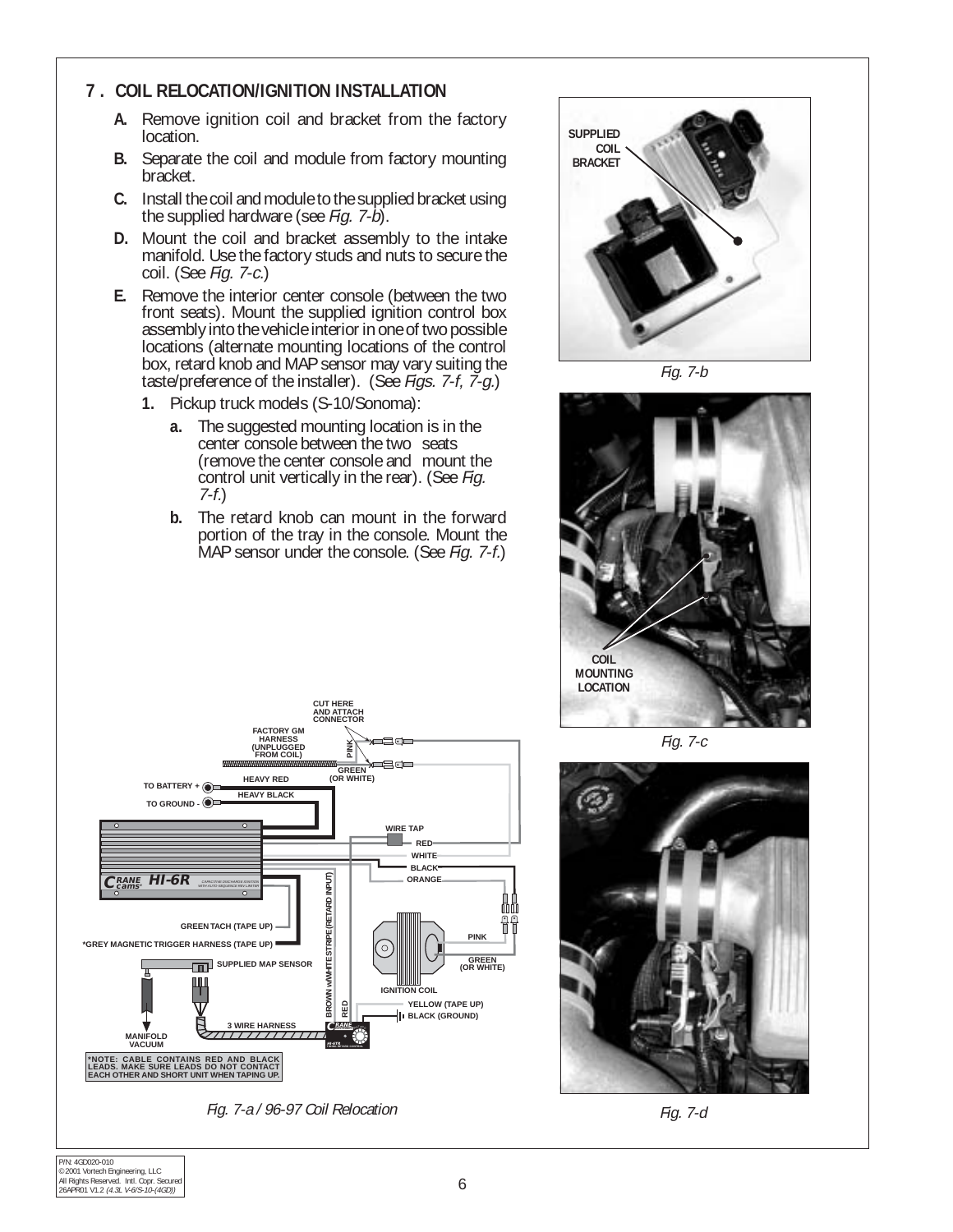#### **7 . COIL RELOCATION/IGNITION INSTALLATION, cont'd.**

- **2.** SUV models (Blazer/Jimmy)
	- **a.** The suggested mounting location is in the storage box located next to the back seat on the passenger side of the vehicle.
	- **b.** The retard knob and MAP sensor can mount in the center console as the pickup trucks do (see Fig. 7-f). The brown retard wire and thin red power wire must be run over to the remote mounted ignition box.
- **F.** Connect all components as shown (see Fig. 7-a). Connect a manifold sourced vacuum line using the supplied 5/32" hose and TEE (use the FMU tap location). Route the extended coil wires and previously attached vacuum hose from the engine compartment back along the frame rail and to the transmission crossmember. Drill a 5/8" hole through the floor of the vehicle from the bottom of the center console location for wire/ vacuum hose pass through. Route the wire/vacuum hose bundle up into the passenger compartment using the previously drilled hole.
- **G.** Use the supplied cable ties to keep the wires secure and away from moving/sharp/hot objects. Do not attempt to start the vehicle without all components installed as shown.
- **H.** Ignition Boost Control operation
	- **1.** The Ignition/Boost Control unit is designed to retard ignition in relation to boost.
	- **2.** The unit is adjustable from 0° of ignition retard to 4° of ignition retard for each pound of boost, up to a maximum of 20°.
	- **3.** Using the 1° per pound position as a starting point, adjust the ignition retard knob until just beyond the point of detonation (see Fig.7-e). Use third gear for testing in a safe area or road. Adjust the retard according to changes in altitude and fuel quality.

**Caution:** It is extremely important that the boost retard never be turned to  $0^\circ$ . It is recommended that in stock street applications, the knob be at no less than 1°per lb.

#### **Examples of Ignition Retard vs. Boost:**



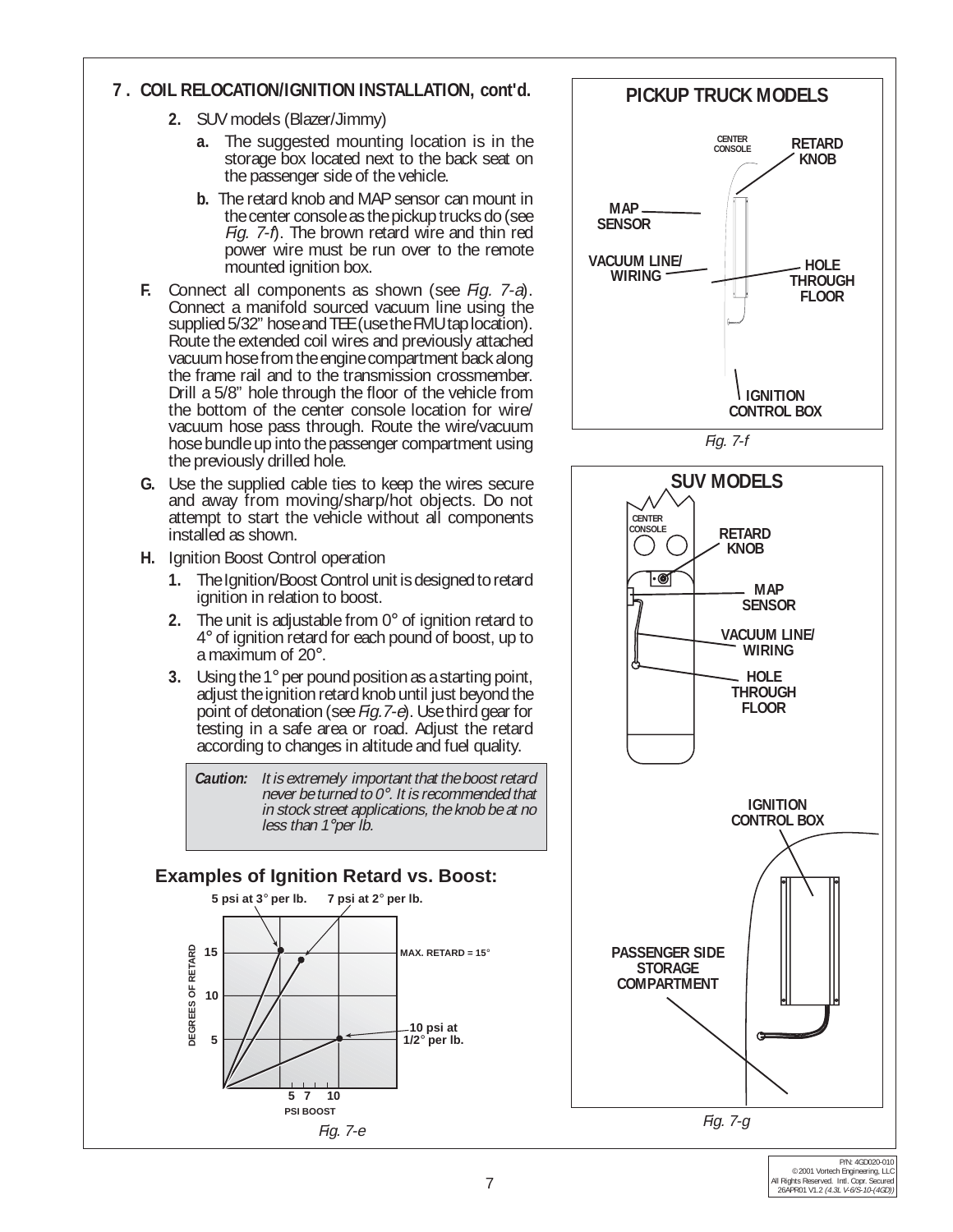#### **8 . SUPERCHARGER DISCHARGE**

- **A.** Install the supplied discharge plenum using studs, spacers, nuts and washers (see Fig. 8-b).
- **B.** Thread the three supplied studs into the factory throttle body mounting holes (into the intake manifold). The shortest of the three studs belongs at the rear of the throttle body. Insert the four spacers into their proper location (see Fig. 8-c).
- **C.** Slide the supplied O-ring around the top flange of the throttle body. Use a light amount of oil on the O-ring to allow easy installation of the discharge plenum. Carefully align the discharge plenum to the installed throttle body studs. Lower the plenum down onto the throttle body being careful not to upset the O-ring fit. When contact with the O-ring is felt, push down firmly on the plenum until you feel it seat on the top of the throttle body (see Fig.  $\ddot{\theta}$ -d).
- **D.** Secure the plenum to the throttle body by attaching the supplied washers and nuts to the previously installed studs.
- **E.** Remove the 1/2" brake booster vacuum line from the intake manifold and cut approximately 2" off from the end. Splice the supplied adapter TEE into the brake booster line. Run the supplied piece of 1/4" vacuum hose from this TEE to the 1/4"-5/32" reducer (see Fig. 8-a).
- **F.** Attach the supplied compressor bypass valve and 1" x 2.25" hose to the plenum using #16 clamps. Orient the bypass valve as shown (see  $\vec{Fig. 8-e}$ ).
- **G.** Attach the discharge tube from the supercharger to the plenum using the supplied silicone sleeves and clamps (see Fig.  $8 - e$ ). Connect the  $5/32$ " hose to the nipple located on the bottom of the supercharger bypass valve to the reducer previously installed into the brake booster line.



Fig. 8-b



Fig.8-c





Fig.8-d



Fig. 8-e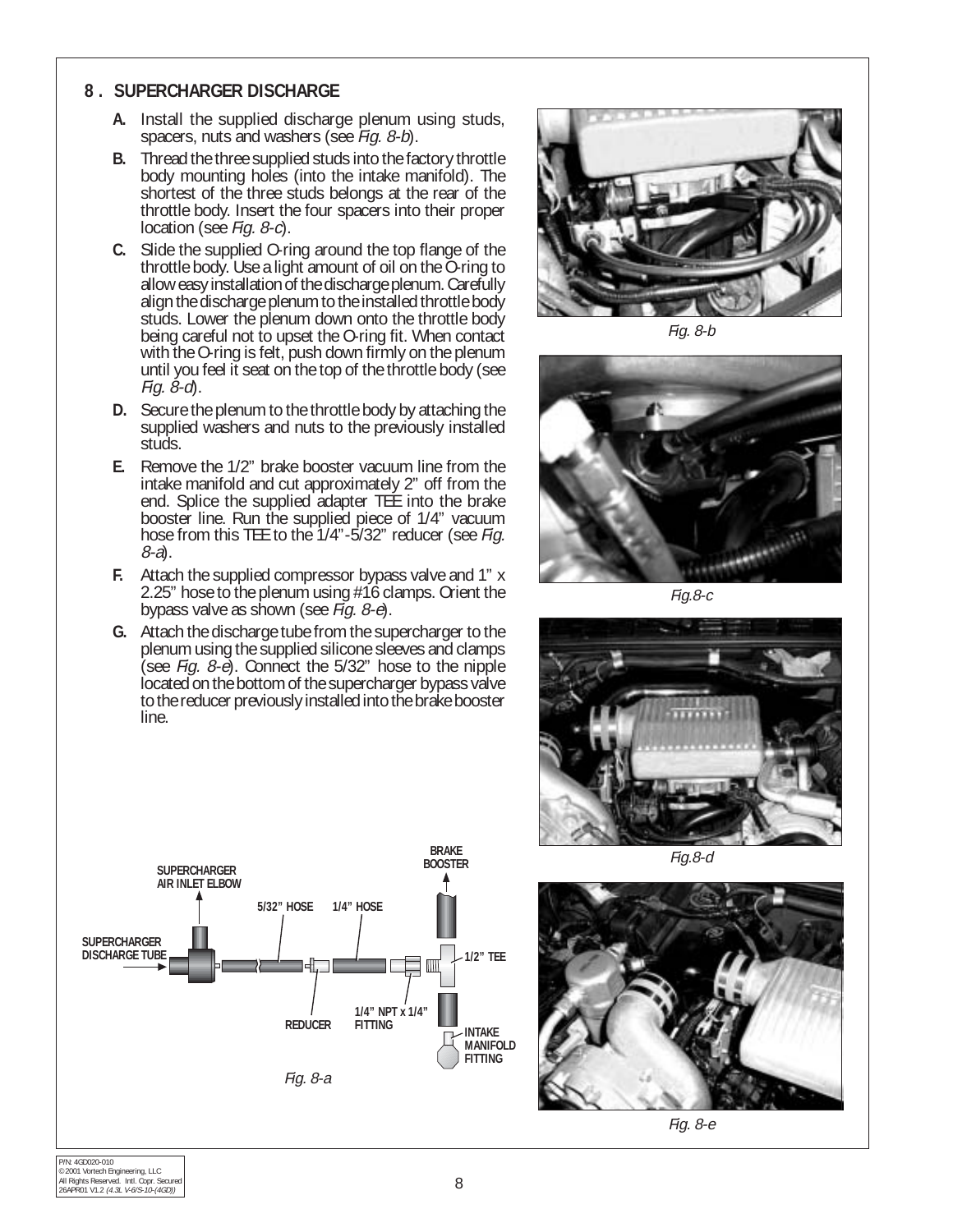#### **9. SUPERCHARGER AIR INLET**

- **A.** Install the supplied plastic 3/4" x 90° vent adapter into the factory rubber grommet located on the right side valve cover. Rotate the vent adapter so that it points toward the rear of the vehicle. Attach the supplied 3/4" x 20" hose to the installed adapter.
- **B.** The oil fill riser must be modified to allow for fitment of the new air inlet duct (see Fig. 9-a). Begin by removing the plastic oil fill riser and cap located on the right side valve cover. Cut the riser in half (the diameter) using a saw or cut-off wheel. Clean and reinstall the base of the cut riser into the valve cover. Slide the supplied piece of 1" x 4" hose over the base. Insert the remaining top portion of the filler into the hose. The cap should now be approximately 2-3" higher than its factory location. Adjust height if necessary.
- **C.** Install the supplied 1/2" NPT x 90° x 3/4" hose barb fitting into the 3.5" steel inlet tube. The fitting must be "clocked" so that when the inlet tube is installed, the fitting points down and over to the right side valve cover and attaches to the previously installed 3/4" valve cover vent hose (temporarily place the tube in its installed position to approximate the fitting rotation before final installation).
- **D.** Attach the supplied inlet tube support to the left rear portion of the intake manifold (see Fig. 9-b).
- **E.** Using the supplied 3.5" silicone sleeve and #56 hose clamps, attach the 3.5" inlet duct to the supercharger. Lay the duct on top of the previously installed tube support. Connect the 3/4" valve cover vent hose to the 90° fitting on the inlet duct. Trim length if necessary. Situate duct so that it does not contact the firewall or any other object that will cause problems when the engine torques on operation. Secure duct to the tube support using the supplied #52 clamp.
- **F.** Attach the 1" x 3" compressor bypass discharge hose to the barb located on the inlet duct.
- **G.** Remove the factory MAF sensor and airbox assembly. Remove the driver's side headlight assembly. Separate the MAF sensor from the airbox (see Fig.  $9-\tilde{e}$ ). Remove the filter and venturi-shaped inlet from the box. Modify the lower portion of the airbox as shown and reinstall into the vehicle. Insert the supplied airbox inlet duct through the core support opening behind the headlight and into the modified factory airbox. Rotate the duct (see Fig. 9-c). Drill two holes into the core support using the duct flange as a guide. Secure the duct with the two sheet metal screws provided. Reinstall headlight assembly.
- **H.** Install the supplied K&N air filter into the factory airbox. Drill a 3/4" hole into the airbox top in the location shown (see Fig. 9-d). Insert the supplied rubber grommet and the factory air intake temperature sensor into the new hole. Attach the modified airbox lid the airbox base. Reattach the MAF to the airbox lid. Attach the factory MAF and IAT sensor connectors.



Fig. 9-a MODIFIED OIL FILL RISER



INLET TUBE SUPPORT Fig. 9-b



NEW IAT SENSOR LOCATION Fig. 9-c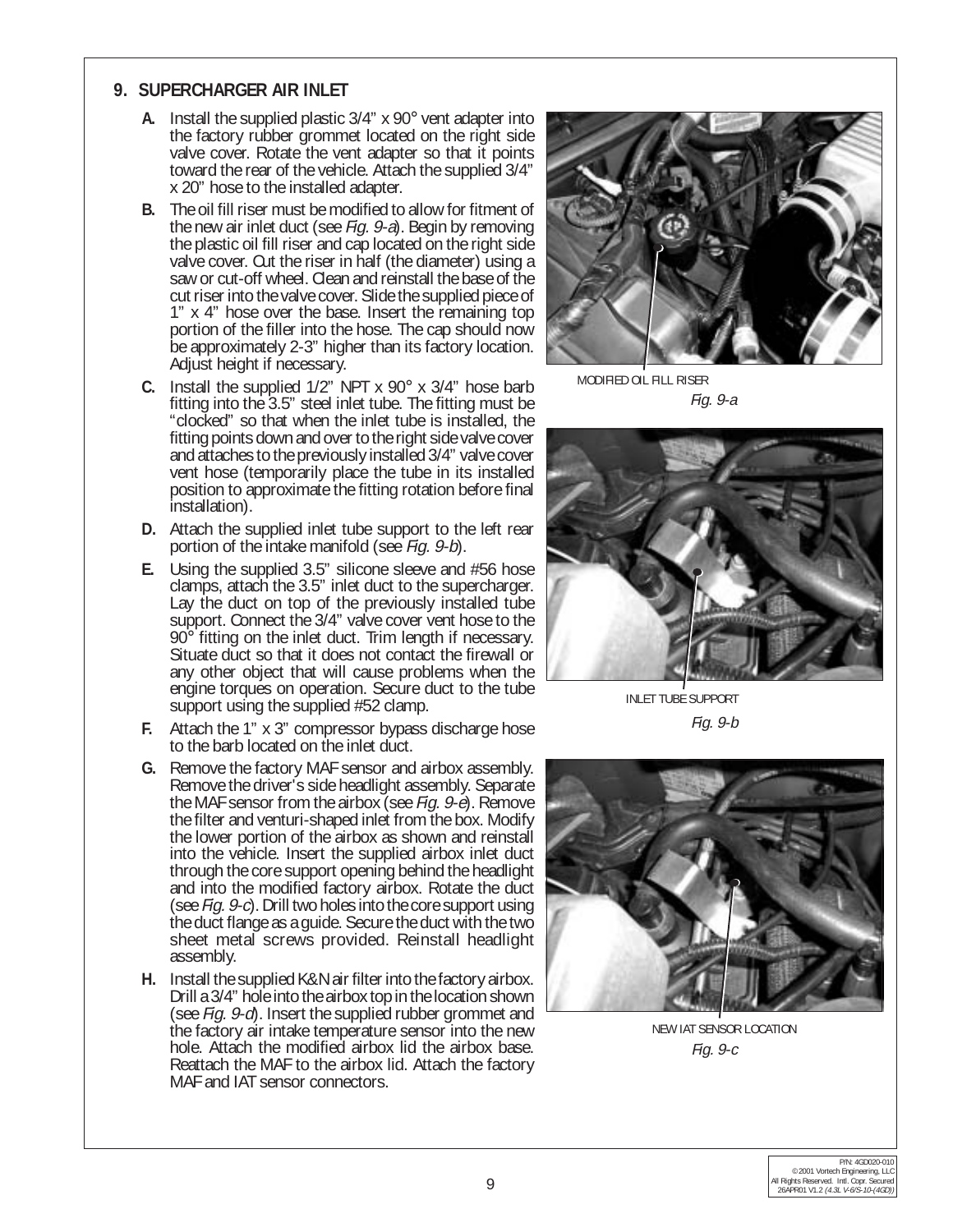#### **9. SUPERCHARGER AIR INLET, CONT'D.**

- **I.** Slide the supplied 3" orange sleeve onto the outlet of the MAF meter. Connect the previously installed steel supercharger inlet duct to the MAF meter oultet using the supplied section of flex hose and #52 clamps (see Fig. 9-f).
- **J.** Check to see that there is adequate clearance between the factory mounted underhood light and the supercharger kit by slowly closing the hood. Remove light if necessary.



Fig. 9-d



Fig. 9-e



Fig. 9-f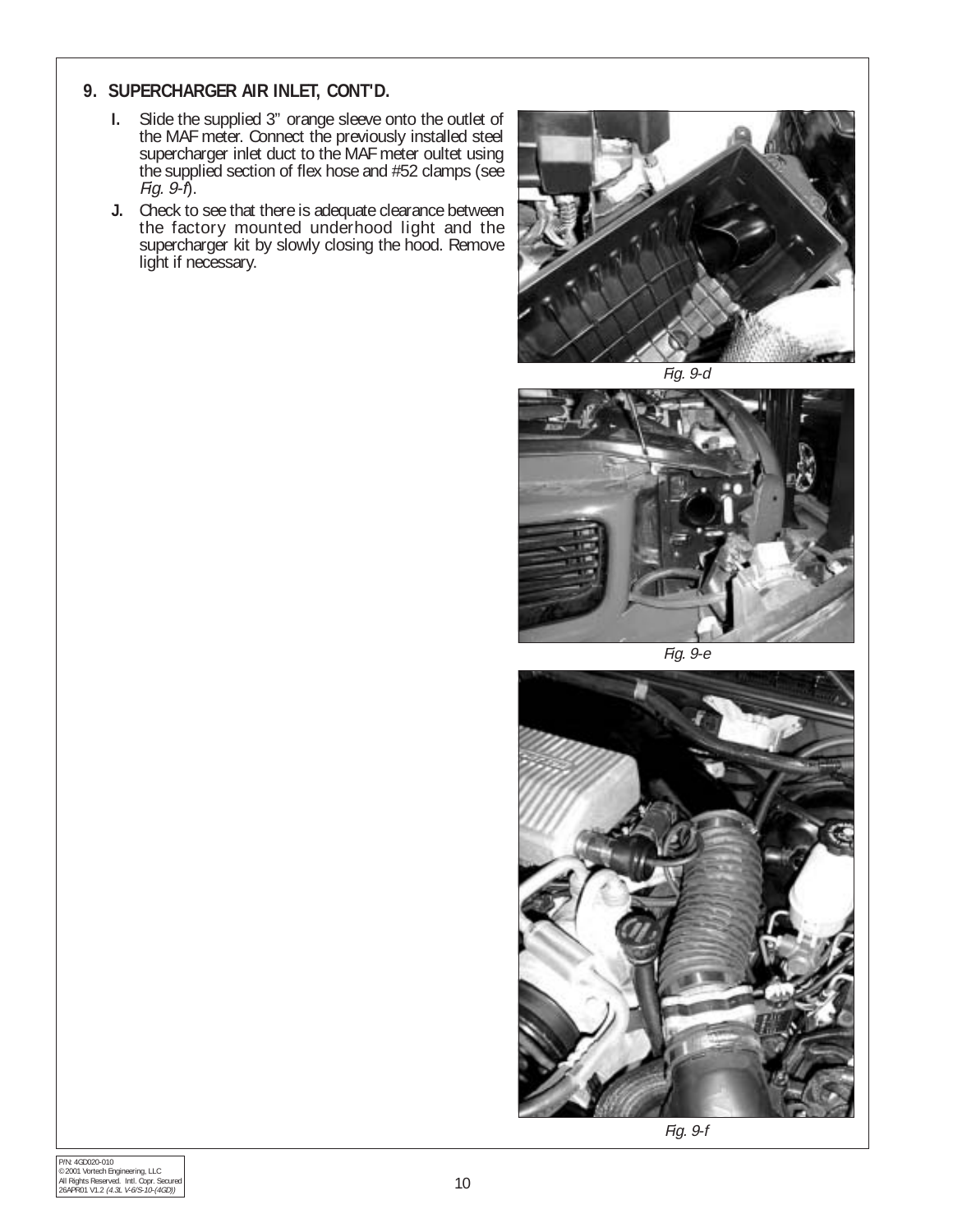#### **10. FUEL MANAGEMENT UNIT**

- **A.** Following the *Fig. 10-a*, position the fuel management unit (FMU) on the inside of the vehicle frame, underneath the driver's seat. Mark and drill two #16 holes. Secure the FMU using the supplied #12 hex head screws.
	- **NOTE:** Some earlier model trucks are not equipped with quick disconnect fittings and will require the use of compression fittings and alternate fuel lines. Proper lines and fittings are supplied to work with both versions of this vehicle. Refer to Figures 10-c, 10-d to verify the vehicle you are modifying.

#### **QUICK DISCONNECT TYPE FITTINGS ONLY**

**B.** Using a fuel line disconnect tool, separate the 5/16" fuel return (see *Figure 10-b*). Attach the supplied 33" fuel hose with the male fitting into the fuel line coming from the engine compartment. Attach the 17" supplied fuel hose with the female fitting into the line returning back to the tank. Connect the fuel line coming from the engine compartment to the 90° fitting on the side of the FMU. Connect the fuel line returning back to the tank to the straight fitting on the bottom of the FMU. Make sure that both lines have smooth bends and are absolutely free from sharp bends and kinks (see Fig. 10-c).

#### **COMPRESSION STYLE FITTINGS ONLY**

- **B.** Separate the factory 5/16" fuel rail return line at the compression fitting junction underneath the vehicle near the fuel filter. Attach the supplied -4 flare fitting adapters to each end of the open return line (one fitting will point toward the rear, and one toward the front). Connect one end of the supplied 22" FMU hose to the return line running back to the tank, and the other end to the straight fitting on the center of the FMU. Connect one end of the remaining 36" FMU hose to the return line coming from the fuel rail, and the other end to the  $90^\circ$ fitting on the side of the FMU (see *Fig. 10-d*).
- **C.** Tap into the supercharger bypass valve vacuum hose using the supplied 52" long length of hose and 5/32" brass TEE. Route the hose in a manner that will keep it away from exhaust heat and will allow gentle bends without pinching. Attach the hose end to the lid of the FMU.



**FUEL PUMP HARNESS FMU** Fig. 10-a



Fig. 10-b

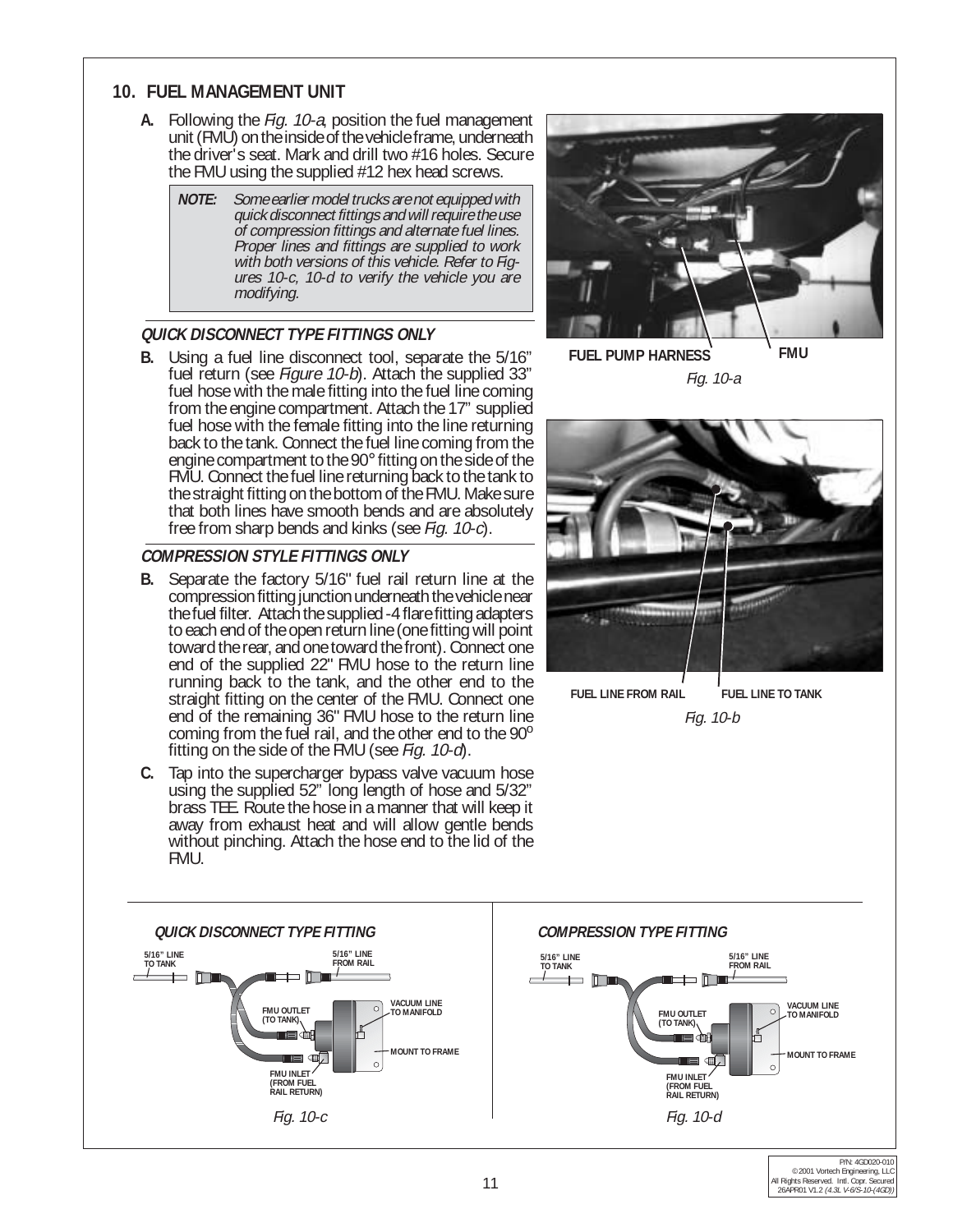#### **11. SUPPLEMENTARY FUEL PUMP AND HARNESS**

**NOTE:** Some earlier model trucks are not equipped with quick disconnect fittings and will require the use of compression fittings and alternate fuel lines. Proper lines and fittings are supplied to work with both versions of this vehicle. Refer to the graphic below to verify the vehicle you are modifying.

#### **QUICK DISCONNECT TYPE FITTINGS ONLY**

- **A.** Using a fuel line disconnect tool, separate the supply line from the oulet of the fuel filter.
- **B.** Attach the supplied 3/8" hose to the fuel filter outlet. Connect the remaining end of the 3/8" hose to the fuel pump inlet. Trim the hose if necessary.

#### **COMPRESSION TYPE FITTINGS ONLY**

- **C.** Separate the factory 3/8" fuel rail supply line at the compression fitting junction underneath the vehicle just to the rear of the fuel filter (see Fig. 11-b).
- **D.** Attach the supplied 3/8" hose to 3/8" compression fitting to the line coming from the fuel tank. Connect the supplied length of 3/8" fuel hose to the 3/8" fitting previously installed and the remaining end to the supplied inline pump. Secure with a #8 hose clamp.

#### **BOTH APPLICATIONS**

- **E.** Attach the discharge end of the fuel pump to the line running into the fuel filter (use the supplied 5/16" hose to 3/8" compression fitting). Position the pump in such a way that the inlet and discharge hoses are not kinked or restricted and maintain a gentle bend. The pump inlet is the most critical as far as restriction is concerned and may be trimmed if necessary to hold a smooth radius. Make sure that all fuel pump hose connections are secure.
- **F.** Mount the fuel pump to the frame using the 1-1/2" adel clamp. Position the clamp and drill a  $#16$  hole. Secure using a #12 hex head screw.
- **G.** Using the existing hole in the frame and supplied #10 hardware, mount the relay to the vehicle frame (see Fig. 11-a on this page and Figure 10-a on page 11). The relay mounting hole will also work well as a grounding point for the pump and relay. Scrape away the frame coating and paint to provide a proper ground connection. Make sure that the pump and relay grounding terminals are mounted **under** the relay as opposed to **on top** so that a GROUND metal-to-metal contact will be made.



Fig. 11-b

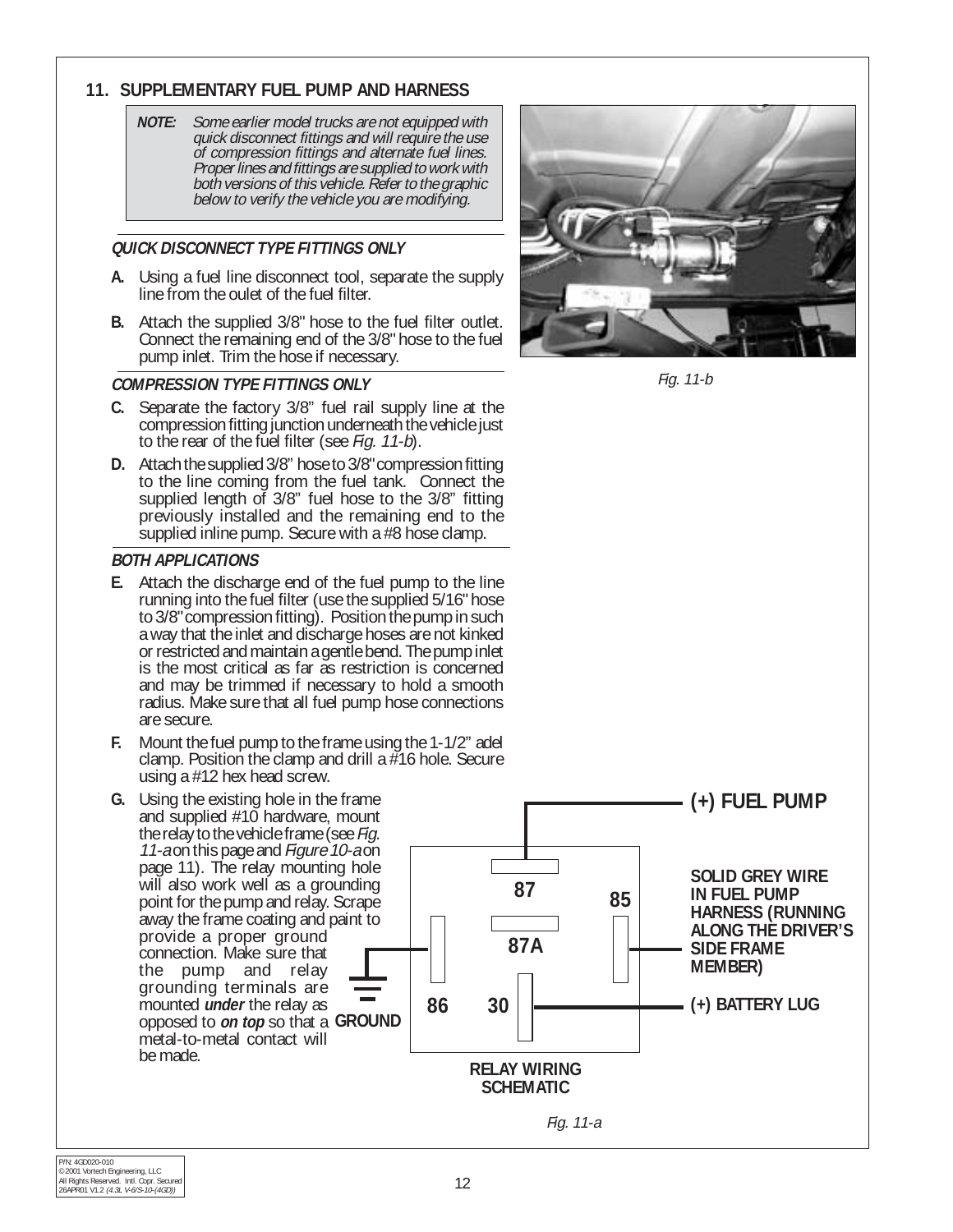#### **11. SUPPLEMENTARY FUEL PUMP AND HARNESS, cont'd.**

**H.** Following the diagram (see Figs. 11-c, 11d), wire the fuel pump and relay. Use the supplied tie wraps to run the wire and keep it away from heat/abrasion. Use the supplied 8mm nut to connect the main power lead on the relay to the factory fuse/power box underhood (the factory has provided two open power lugs under the power box cover). Tap the yellow relay wire (terminal #87) into the solid gray wire in the harness running along the driver's side frame member. Use the supplied wire tap.